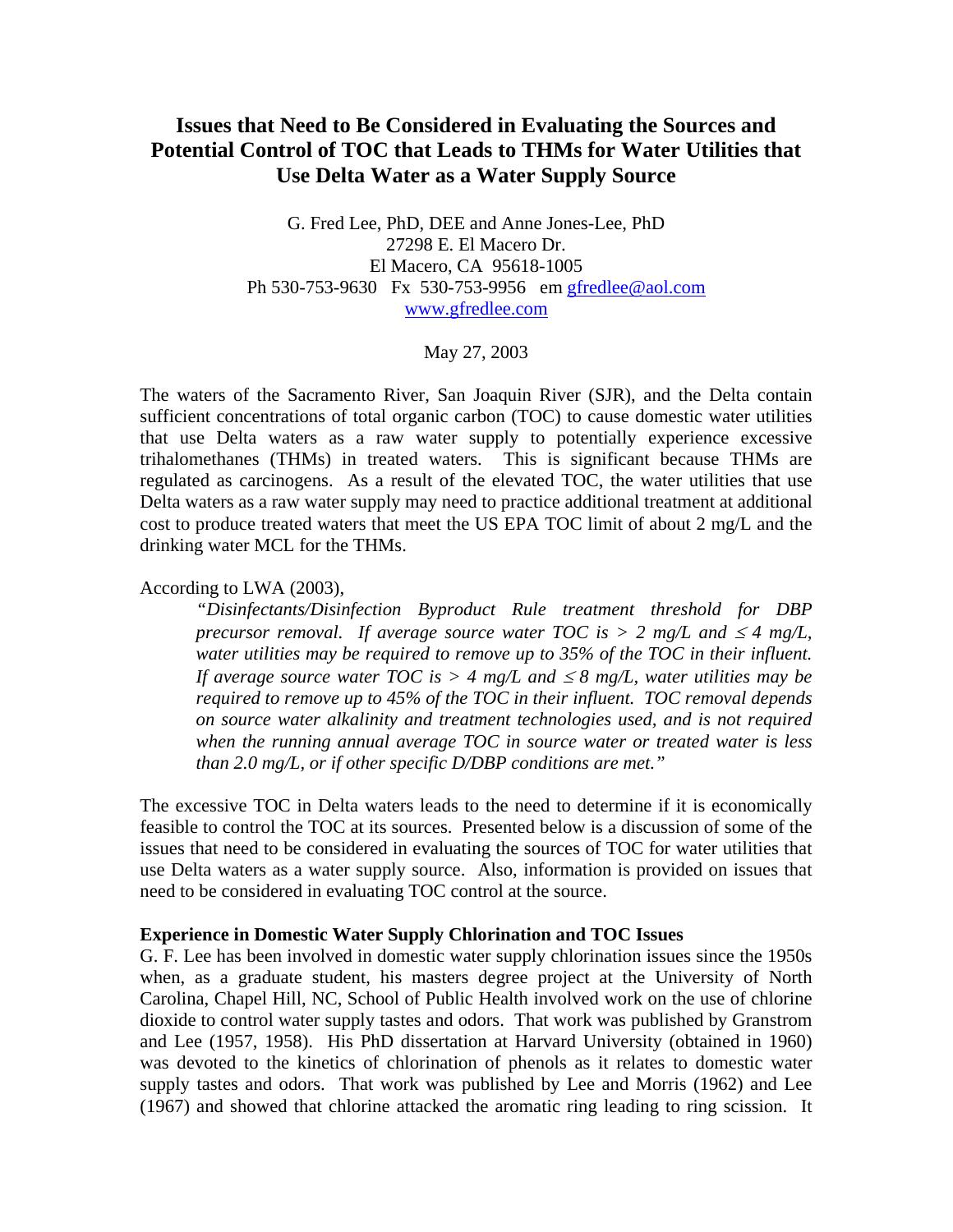was subsequently found that these reactions lead to THMs. G. F. Lee is familiar with the recent work on THM formation from TOC.

# **Delta Sources and Types of TOC**

TOC is primarily derived from the decay of terrestrial vegetation. Also TOC is derived from some forms of aquatic vegetation, especially those plants that contain lignin. Woodard (2000) compiled a review of the TOC data that have been collected from Delta tributaries and from various locations in the Delta. As discussed by Lee (2000) in his comments on the draft Woodard (2000) report, the current Delta TOC data must be used with caution since Woodard presented total TOC data. Woodard did not (could not) consider that there is refractory (non-degradable) TOC and labile (degradable) TOC. Because of this situation, the TOC data in the Woodard report can lead to erroneous conclusions regarding the sources of TOC that lead to elevated THMs in treated water supplies derived from Delta waters.

The origin of TOC and its significance in aquatic systems is a topic that G. F. Lee has been interested in for over 35 years. While teaching at the University of Wisconsin, Madison, he investigated the relationship between the trophic state of Lake Mendota and its TOC content. Lake Mendota is one of most studied lakes in the world. There is a long history of data on the characteristics of this lake's water. It was found that while the trophic state (algal production) of this lake had increased significantly since it was first measured in the 1920s, the TOC measured in this lake during non-algal bloom conditions did not change over that time period. Lake Mendota has a five-year hydraulic residence time, and therefore the TOC associated with the algal blooms decomposed in the lake water column or sediments. This and subsequent studies by others have shown that the primary source of TOC in waterbodies is terrestrial rather than aquatic vegetation. Refractory TOC is derived from the degradation products of terrestrial vegetation and higher aquatic plants. It is analogous to soil organic matter and resistant to further degradation.

During the early 1960s Lee and his graduate students at the University of Wisconsin, Madison, conducted studies on the amounts of organic matter recovered from natural waters. At that time the US Public Health Service was using activated carbon columns to recover organics from rivers and other waterbodies for study of their characteristics. Several thousand gallons of river water would be passed at a rate of about 0.25 gal/min through a 2 ft long 3 in diameter column of activated carbon. The carbon was air dried and extracted with chloroform or methanol. The extract (carbon chloroform extract (CCE) or carbon alcohol extract (CAE) was dried and weighed. It was found that when the CCE was above about 200 µg/L the water tended to have water supply taste and odor problems. It was also found at that time that, when the CCE from some rivers such as the Ohio River was applied to a shaved mouse's abdominal area, it caused cancerous lesions. Studies by Peterson and Lee (1971) reported that the amount of CCE recovered was dependent on rate of flow through the column and the total flow, where the amount recovered under standard operating conditions was far less than the total organic matter in the water being sampled. They also showed that the natural TOC was bound to the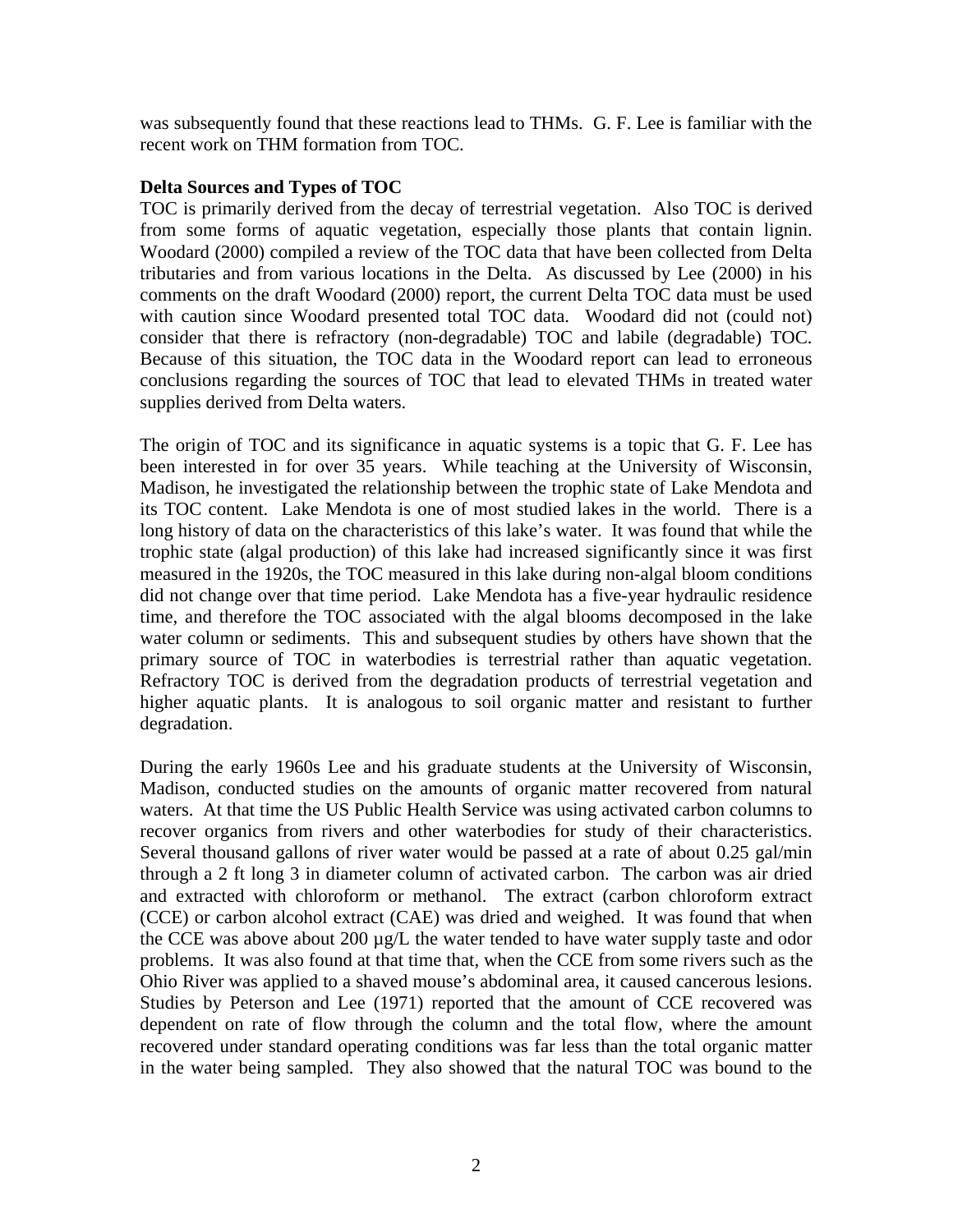activated carbon more tightly than pollutant organics such as DDT. This caused the CCE to underestimate the organic pollutants in the water being sampled.

Lee and Hoadley (1967) published a review on the forms of organic carbon in waterbodies. They discussed that most of the TOC in marine (non-coastal) waters and in fresh waters is dissolved, i. e., will pass a  $0.45 \mu$  pore size filter. From the marine literature there is a potential for some part of the "dissolved" organic carbon to form organic aggregates, which then can serve as particulate food for zooplankton. It has been demonstrated that filtering a sample of water, followed by stirring or aerating, leads to particulate organic matter that can be removed again upon refiltration. The formation of organic aggregates can occur several times after filtering. Organic aggregates may also occur in freshwater systems, although the studies by Lee and his graduate students showed that the fresh water organic aggregates are more fragile and are easily broken up upon vigorous stirring.

DOC is often defined as the fraction of the TOC that is not filterable by a filter with a pore size of 0.45 micron. It is known, however, that an appreciable part of the DOC that will pass through this size filter is particulate – typically considered to be colloidal in nature. It has been found by Plumb and Lee (1974) in studies on the molecular size of the iron TOC associated constituents using Sephedex column for fractionation, that the iron content of the water in which TOC/DOC is present influences the particle size distribution of the DOC, in which high iron tends to cause some of the DOC to occur in particles less than 0.45 micron in diameter.

Gjessing and Lee (1967) and Hall and Lee (1974) published some of the first studies conducted on fractionating TOC. They reported that dissolved TOC is made up of a complex mixture of organics of various molecular weights. Recently, Leenheer and Croue (2003) published a review article on the characteristics of dissolved TOC. At this time the characteristics of the dissolved and particulate TOC that are of concern with respect to THM formation during domestic water supply disinfection are poorly understood. The molecular characteristics of TOC are known to be dependent on a variety of factors, such as the method of concentrating the material prior to study, the inorganic salts that are present with it, the source of the TOC, its age, etc.

Lee and Jones (1991a,b) discussed the significance of algae as a source of TOC in the Delta. As they discussed, algal TOC is largely labile (i. e., degradable) as the algae die and decompose. The carbon in algae is largely mineralized to  $CO<sub>2</sub>$  as part of algal decomposition. It is possible to estimate the labile fraction of the TOC if chlorophyll and pheophytin measurements are also made on the same samples. Typically the carbon:chlorophyll ratio in algae is about 25 to 1 (see Bowie, *et al*., 1985). It can be assumed that a similar ratio occurs for carbon:pheophytin. If no pheophytin data are available it can be assumed that the chlorophyll:pheophytin ratio is 1 to 1. This leads to a 50 to 1 ratio of carbon to chlorophyll plus pheophytin. Using this approach a planktonic algal chlorophyll concentration of 50  $\mu$ g/L yields an algae-derived TOC of 2 to 3 mg/L.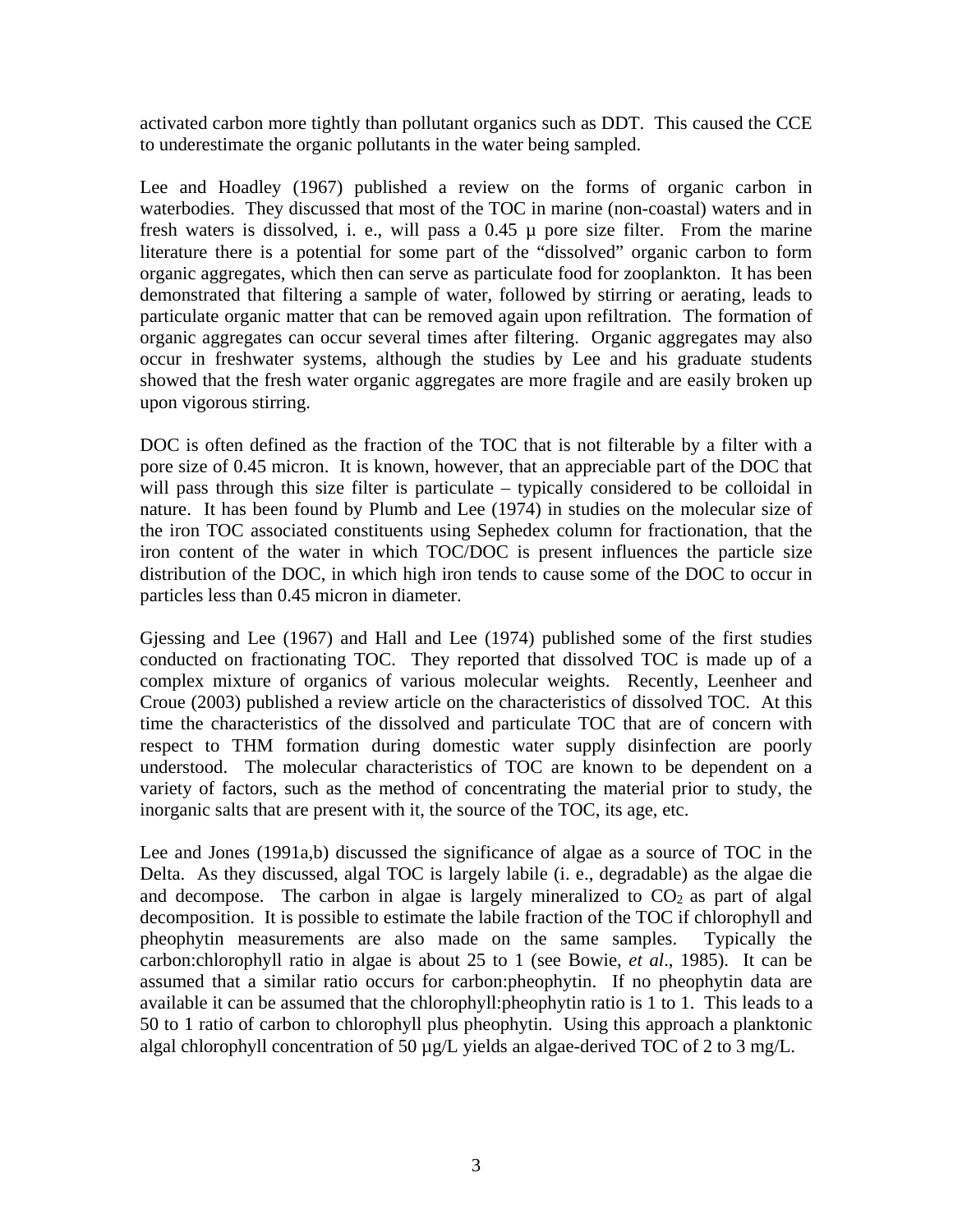According to Woodard (2000) the TOC in the SJR at Vernalis is about 3 to 4 mg/L. It is not unusual for the chlorophyll in the SJR at Vernalis to be 50 to 100 µg/L during the summer and fall. It appears that at times during the summer on the order of 50 percent of the TOC in the SJR that is discharged to the Delta from the SJR watershed could be due to algae that would be expected to die and decompose in the Delta. This means that the SJR watershed during the summer is potentially a far less potent source of refractory TOC for water utilities that export Delta water for domestic water supply than would be predicted based on the Woodard TOC data review. During the winter a greater percentage of the SJR TOC is of non-algal origin since normally during the late fall and winter the algal chlorophyll is much lower than it is in the summer and early fall. There are exceptions to this, however, such as in late January through February 2003, when, under low flow conditions through the SJR Deep Water Ship Channel, a large algal bloom occurred (Lee and Jones-Lee, 2003).

In the fall of 1989, the authors served as consultants to Delta Wetlands, Inc. This led to their conducting an in-depth review of the existing database on TOC in the Delta. Based on their review of the then-unpublished Department of Water Resources data on TOC in Delta Island intake and discharges and Delta tributaries, it was concluded that about half of the TOC found in Delta waters is derived from upstream of the Delta sources and the other half was from in-Delta sources. This conclusion was based on the existing database which did not distinguish between refractory and labile TOC. Those results were published by Lee and Jones (1991a) in an invited paper for the University of California Water Resources Center conference devoted to "Protecting Water Supply Water Quality at the Source."

Jassby and Cloern (2000) published a review of organic matter sources for the Delta. They concluded that tributary-borne TOC is the largest source of TOC for the Delta. In-Delta phytoplankton production and agricultural drainage were reported by them to be secondary sources. They also reported that phytoplankton-derived organic matter is an important component of particulate TOC loading to the Delta.

During the past four years the authors have been involved in a multimillion dollar study of the San Joaquin River Deep Water Ship Channel (DWSC) and the SJR watershed. This effort resulted in a 246-page report devoted to "Issues in Developing the San Joaquin River Deep Water Ship channel DO TMDL" (Lee and Jones-Lee, 2000) and a 280-page Synthesis Report (Lee and Jones-Lee, 2003) on the SJR DWSC and its watershed. The Synthesis Report also provided information on water quality in the South Delta.

Since the mid-1990s G. F. Lee has been active in the Sacramento River Watershed Program (SRWP). The SRWP provides substantial data pertinent to understanding current TOC levels at various locations in the mainstem of the Sacramento River and its major tributaries LWA (2003).

There is a substantial database that has been developed on TOC since the pre-2000 data that were reported on by Woodard (2000). Further, there are chlorophyll data on the SJR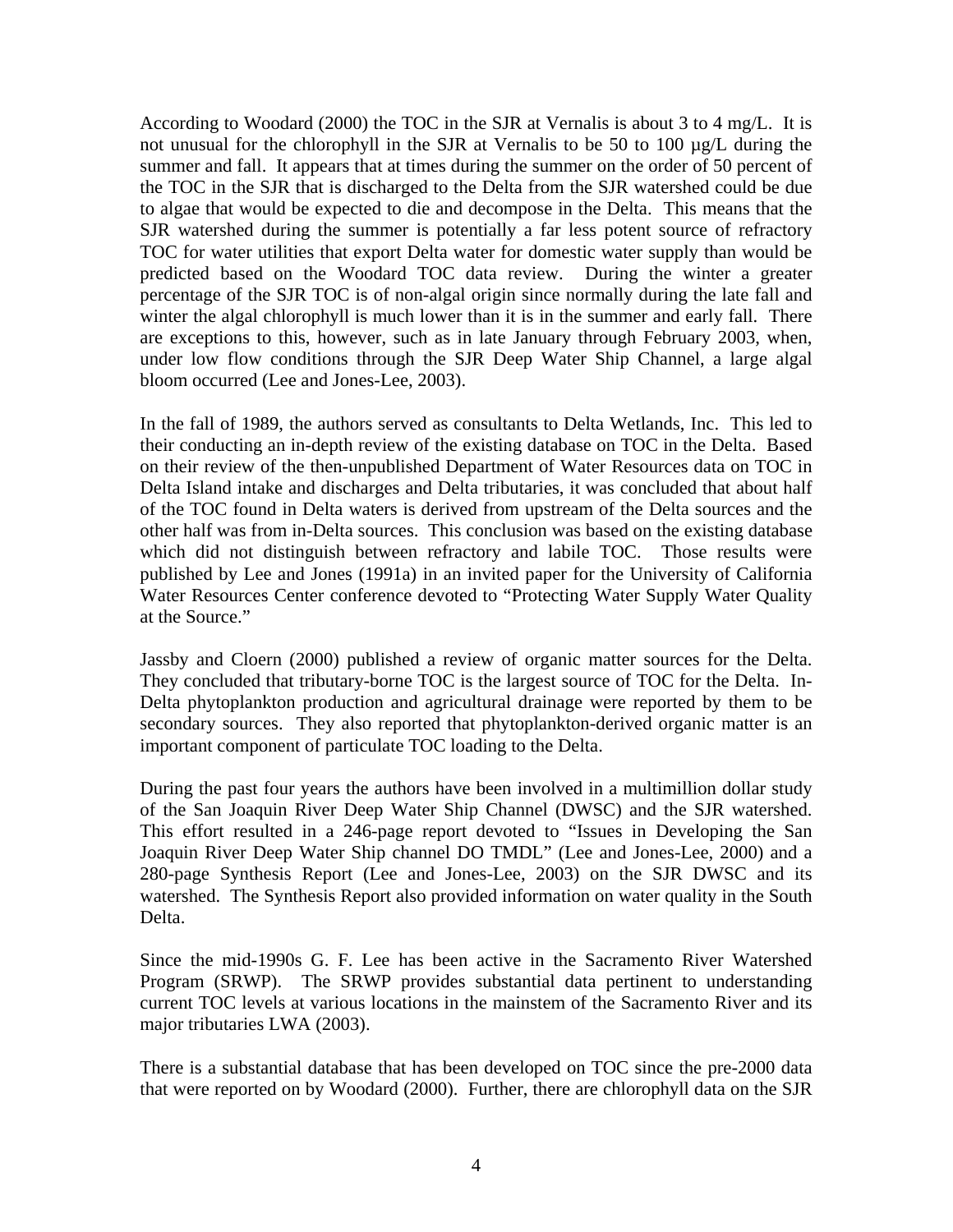since 1999 as a result of the SJR DO TMDL studies. There is need to update the information provided by Woodard, giving consideration to the issues presented in these comments, with particular reference to refractory versus labile TOC.

Wetlands, such as the managed wetlands in the Mud and Salt Slough watersheds, are likely to be important sources of refractory TOC for the Delta. Wetlands discharges are often highly colored, which indicates high TOC. Based on the studies by Hall and Lee (1974), the TOC-color relationship is such that, when the waters are pale yellow, TOC tends to be in excess of 20 to 30 mg/L. Highly colored waters of natural origin tend to have TOC on the order of 50 mg/L or so.

Highly colored water has been reported (Lee and Jones-Lee, 2003) to be a problem in the San Joaquin River Deep Water Ship Channel, where at times the waters in the channel near Stockton are highly colored, apparently due to managed wetlands discharges in the Mud and Salt Slough watersheds. Those discharges are also at times highly colored. The flooding of terrestrial vegetation, such as in managed wetlands, where the vegetation contains higher plants (i.e., lignin) has been found and would be expected to be a source of refractory TOC. An important issue with respect to aquatic vegetation as a source of TOC is that there can be large numbers of algae as epiphytes on the vegetation. The algal part of the total TOC associated with aquatic vegetation would be expected to be labile.

The SJR DO TMDL studies of the SJR watershed have shown that Mud and Salt Slough watersheds are also important sources of algal chlorophyll for the upper SJR. As discussed by Lee and Jones-Lee (2003) the algae that are discharged into the upper SJR multiply on the average about eight-fold by the time the upper SJR waters reach the DWSC. Meanwhile, some of the TOC from the wetlands in the Mud and Salt Slough watersheds is diverted by agricultural irrigation that occurs along the SJR upstream of the DWSC. These diversions could be important during the irrigation season, typically from March through August. During that time the discharges of water and TOC by the managed wetlands is low compared to the spring when the wetlands are flushed. The normal pattern for the managed wetlands is to flood in the late fall and flush-release the water in the spring.

The irrigation diversions will divert a substantial part of the refractory TOC that is discharged by the wetlands in the Mud and Salt Slough watersheds to agricultural lands where a large part of it would be expected to be retained on the land. There are, however, irrigation tailwater discharges from many of the irrigated lands in the SJR watershed. The TOC content and loads in the tailwater discharges are largely unknown. Further, during the fall, when the irrigation season is over, the TOC discharged by the Mud and Salt Slough watersheds is no longer diverted to agricultural lands and therefore is passed through to the Delta. During the late fall/winter/spring, some of the TOC that was diverted during the summer/fall irrigation season to agricultural lands could be flushed from those lands to the SJR in the stormwater runoff.

An important source of nutrients that lead to the high nutrients and algae that are discharged by Mud and Salt Sloughs to the SJR is the subsurface drain waters from the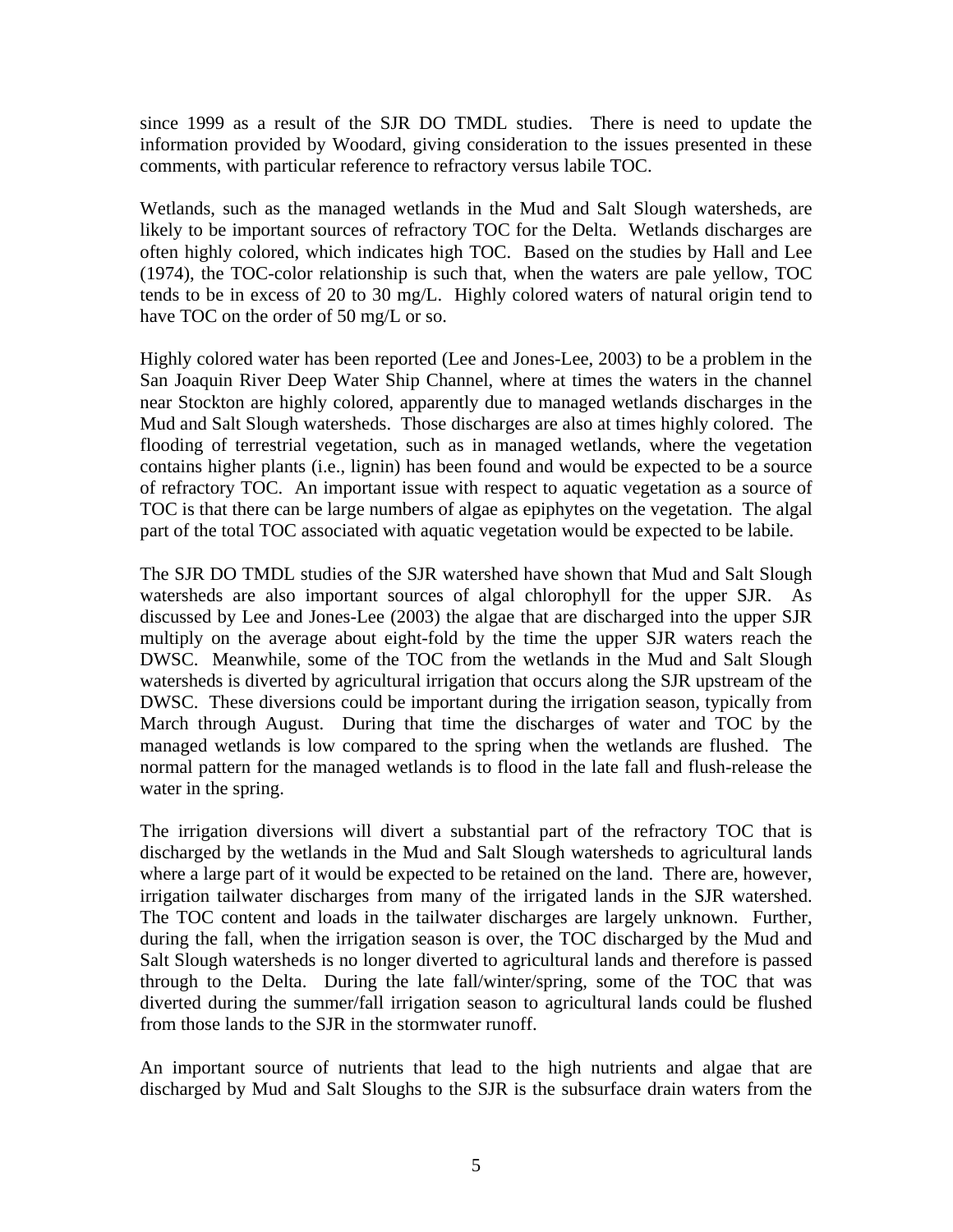Grasslands area located in the Mud and Salt Slough watersheds. There is need to determine if the subsurface drain waters that are released from the Grasslands area are a source of refractory TOC.

The Grasslands area in the Mud and Salt Slough watersheds is subject to selenium, TDS and boron TMDLs. The implementation of the TDS/boron TMDLs will likely change the water release patterns from these areas. This in turn could impact the refractory and labile TOC released from these areas. The implementation of the TDS/boron TMDLs should consider the impact on the releases of refractory TOC to the SJR.

Some of the refractory TOC may be very slowly degraded. As reported by Lee and Jones-Lee (2003), studies by Foe of the CVRWQCB and by Litton of the University of the Pacific have found that the BOD of San Joaquin River water is exerted over a 30-ormore-day period, with some part of the total  $BOD<sub>u</sub>$  exerted after 15 to 20 days or so.

# **Sacramento River Watershed**

The latest SRWP monitoring program report (LWA, 2003) provides information on the TOC content of the Sacramento River at several locations along the river and in several of its tributaries. Many of the samples of the Sacramento River and some of the tributaries contain TOC above the US EPA concentration limit of 2 mg/L that can potentially trigger water utilities that use this water as a raw water source to have to provide additional treatment. This means that the Sacramento River watershed frequently contributes TOC to the Delta at concentrations that contribute to the elevated TOC that is frequently found in the waters that are exported from the Delta at the Banks Pumping Station. LWA indicated that Woodard reported that the average concentration of TOC at the Banks Pumping Station is 3.6 mg/L. Since the Sacramento River typically has low levels of chlorophyll of a few µg/L it is expected that the TOC in this river is largely refractory. This may be especially important since even though the concentrations of total TOC in the Sacramento River are typically lower than those in the San Joaquin River, the much higher flows of the Sacramento River compared with the San Joaquin River could be important in providing greater loads of refractory TOC to the Delta.

The concentration of TOC in the Sacramento River tends to increase along the length of the river from upstream to downstream. There is need to define the sources of elevated TOC for this river. Since some of the tributaries such as agricultural drains that have high TOC also have elevated planktonic algal chlorophyll, it will be important to define TOC sources based on refractory and labile forms which will be mineralized in the Sacramento River and Delta before they reach a water utility treatment plant.

Lee and Jones-Lee (2002a) and California Urban Water Agencies-CUWA (See Lee and Jones-Lee, 2002a) have indicated that an area of particular concern as a source of TOC for the Sacramento River is the discharge of waters from the rice fields in the Sacramento River watershed. There is need to establish a TOC monitoring program of the rice field discharges.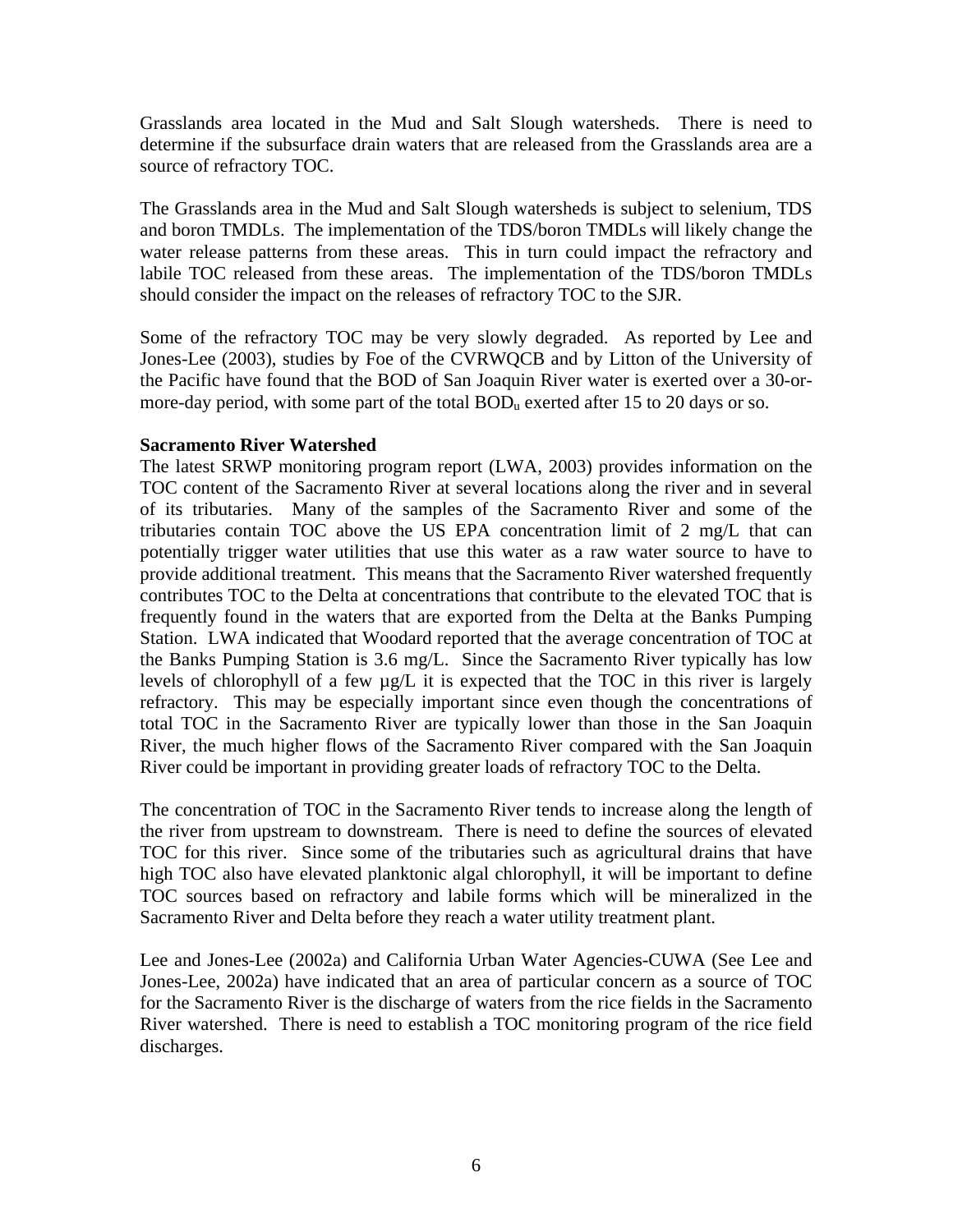#### **Urban Stormwater Runoff as a Source of TOC**

Urban stormwater runoff in Stockton has been found to contain 12 mg/L of TOC (Stockton, 1998). Similar concentrations of TOC would be expected to be present in stormwater runoff from Sacramento and other municipalities in the Delta's watershed. Because of the large volumes of water associated with an urban stormwater runoff event, there can be a large pulse of TOC added to the Delta during and following a rainfall runoff event. The  $BOD_5$  of Stockton's stormwater runoff has been found to be about 12 to 15 mg/L. Therefore, considering the ratio between  $BOD_5$  and  $BOD<sub>u</sub>$  (ultimate) and the ratio between the molecular weights of oxygen and carbon, a substantial part of the TOC in Stockton's stormwater runoff is not likely to be adverse to using the Delta water for domestic supply since it is in a labile-degradable form.

# **Domestic Wastewaters as a Source of TOC**

A review of TOC sources in Kansas by Randtke, *et al*. (1988) (see Lee and Jones, 1991a) showed that treated domestic wastewaters had a TOC of about 10 mg/L, with most of it being dissolved. It would therefore be expected that the cities of Sacramento and Stockton are discharging TOC to the Sacramento and San Joaquin Rivers, respectively. The refractory TOC content of domestic wastewaters will be dependent on the residual BOD in the wastewater effluent. Since domestic wastewaters contain several mg/L of  $BOD_5$  if highly treated, to 15 to 20 mg/L  $BOD_5$  if conventionally treated, appreciable parts of the TOC in domestic wastewater can be labile.

#### **Algae as a Source of THMs**

Lee and Jones (1991b) have reported on a situation where THMs were formed from algal TOC. This situation was associated with the early 1990s drought that occurred in California, when the city of Los Angeles stored treated water in an open reservoir. Algae developed in the water that, upon chlorination, produced THMs. Therefore, if a water utility intake has elevated concentrations of algae, and the algal cells are chlorinated, then the algal TOC could be a source of THMs. However, if the algae in a waterbody have a week or more to die and decompose before chlorination then the algal cells will not be a source of THMs.

# **Benefits of TOC**

TOC can be important in enhancing water quality through its ability to form complexes with toxic metals, such as copper, thereby making the copper nontoxic. The US EPA is developing a revised approach for developing a water quality criterion for copper based on the DOC content, where higher dissolved copper can be present than listed in the water quality criteria if the waters contain elevated DOC.

Algal TOC is an important source of food for higher-trophic-level organisms. Further, some of the slowly degradable TOC derived from algae and terrestrial plants can serve as a source of carbon for bacteria and other organisms. Jassby and Cloern (2000) have reviewed this issue with respect to organic matter sources for the Delta and within the Delta.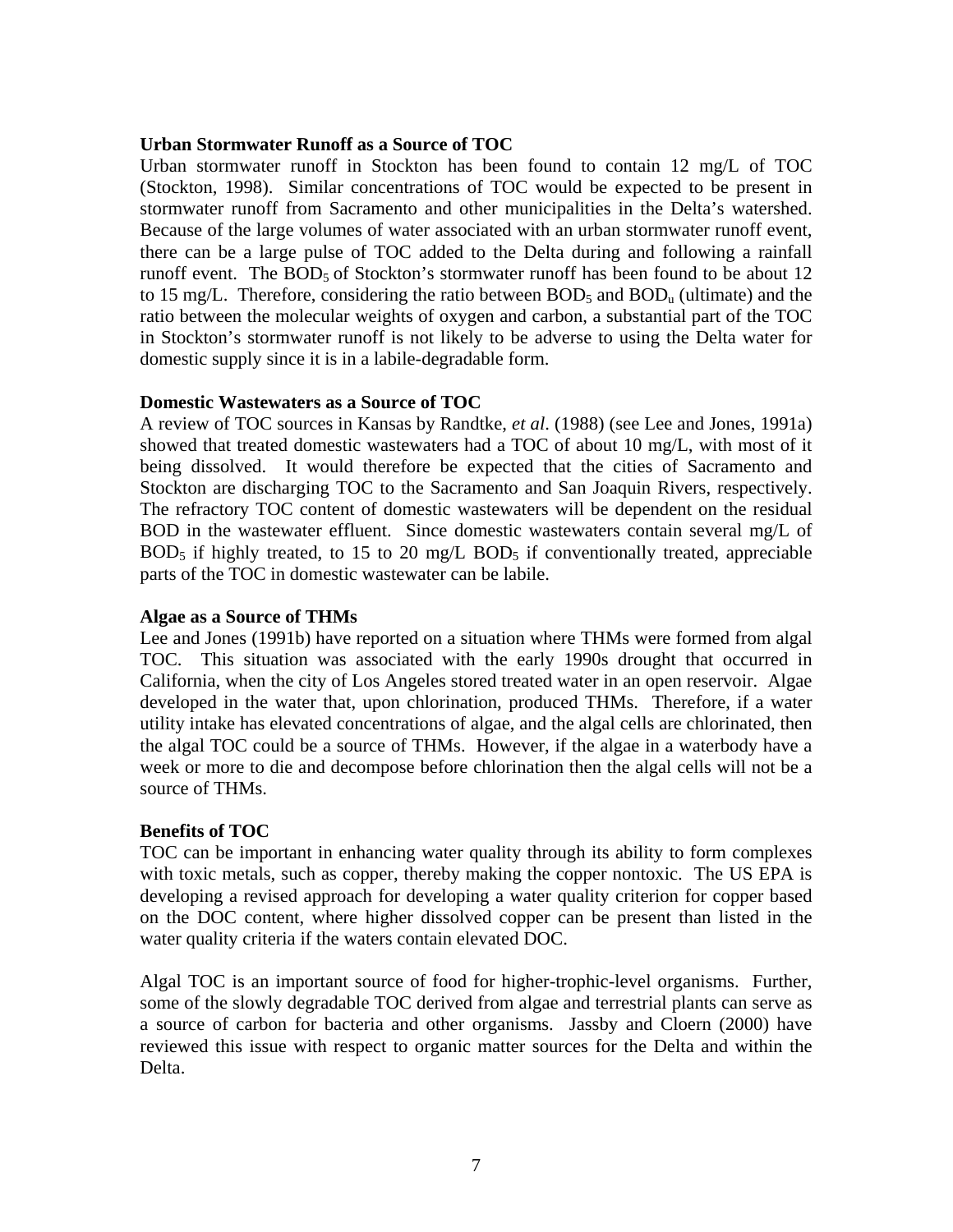## **Delta Flow Pattern Issues**

An issue that needs to be considered in Delta TOC management is that the flow patterns of the SJR into the Delta will likely change as a result of the need to increase the amount of the flow of the SJR at Vernalis through the DWSC rather than into the South Delta via diversion into Old River. This means that more of the SJR watershed refractory nonalgal TOC and the algal TOC will be introduced into the Central Delta via Turner Cut and Columbia Cut as a result of the state and federal projects export pumping of South Delta water creating a strong cross SJR DWSC flow of Sacramento River water. To the extent that more of the SJR watershed waters enter the Central Delta, there will be an increase in the SJR watershed TOC into the state project export pumps. Also, there will likely be less recirculation of the SJR TOC into the federal project pumps associated with less SJR Vernalis water being diverted into Old River.

There is need to conduct studies on the fate of both the refractory and labile San Joaquin River watershed TOC in the Delta to define the sources and fate of the refractory and labile TOC within the SJR and entering the Delta. Ultimately the TOC sources in the export waters should be defined sufficiently well so that it is possible to trace the sources of TOC in the SJR watershed that go to the export pumps. This information is needed to determine the locations in the SJR watershed at which there is need to attempt to control TOC from sources in the SJR watershed.

An issue that will need to be understood is when the discharges of refractory TOC in the SJR watershed have the greatest impact on TOC of concern to water utilities. Since the rate of export of Delta water for use by water utilities is not constant but varies with season, it may be possible to manage the discharges of TOC from the watershed sources during periods of time when it would be primarily exported to San Francisco Bay where it is not adverse to water quality.

# **TOC Downstream of the Delta**

According to LWA (2003), Woodard (2000) reported that TOC in the Delta water at the Banks export pumps averages about 3.6 mg/L. Studies need to be conducted to understand the fate of TOC exported from the Delta to the point at which the water is treated for water supply use. Some of the TOC exported from the Delta will decrease and additional local sources of TOC will be added to the conveyance system and storage prior to treatment. The details of these processes should be defined to be sure that a Delta watershed TOC control effort is effective in reducing the TOC at the point at which the water is treated by each of the domestic utilities that export Delta water.

# **Control of TOC at the Source**

Lee and Jones-Lee (2002b) recently completed an evaluation of the potential to control TOC at the source with water discharge/runoff management and treatment. They concluded that little is known about the specific sources and situations in the Central Valley that lead to TOC export from various types of land use under various water management approaches. Since TOC is primarily derived from leaching of organics from vegetation such as dead leaves and agricultural crop residues, it will be important to conduct on-field studies of the amounts of refractory and labile TOC discharged from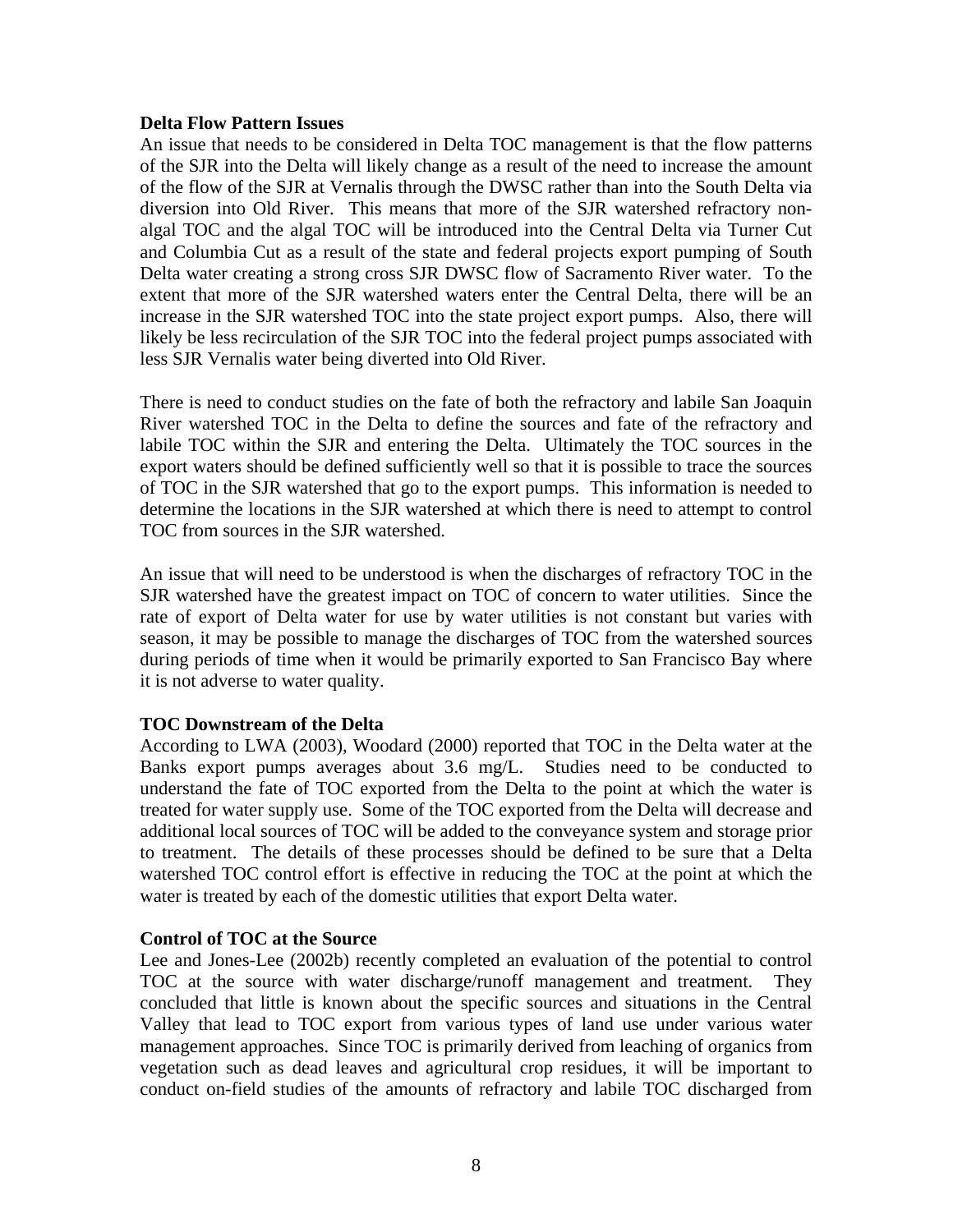representative land use/runoff situations in the Sacramento and San Joaquin River watersheds and within the Delta. The objective of such studies should be to develop TOC export coefficients that estimate the amounts of TOC exported from each type of land use/vegetation type in grams of TOC type per unit area of land per unit time or runoff event. Particular attention should be given to the potential for some of the TOC in these sources to be labile.

Lee and Jones (1991a) summarized the information that is known on the concentrations of TOC from various types of land use. Randtke, *et al*. (1988) reported that the TOC in no-till farmland in Kansas was about 7 mg/L while two different cornfields' runoff had TOC of about 17 mg/L. Each type of agricultural land use and land having various characteristics (e.g., soil type, slope, vegetative cover, etc.) as well as water management approaches would be expected to have a different TOC export coefficient. Further, the characteristics of the TOC with respect to forming trihalomethanes will likely be different depending on its origin. Randtke, *et al.* (1988) reported that the THM formation potential for runoff from one cornfield was about 1000 µg/L. For another cornfield it was about 600 µg/L. The TOC from both cornfields was about 17 mg/L. The TOC content, form, and THM formation potential associated with various types of agricultural settings will need to be investigated in the San Joaquin and Sacramento River watersheds. Eventually through such studies it will be possible to begin to formulate approaches that have the potential to reduce the refractory TOC discharges that are of significance in contributing to THMs in water supplies that utilize Delta waters as a source. As part of the TOC management studies that would evolve from defining the important sources of TOC for the Delta and within the Delta, it will be important to develop reliable cost of control information so that it will be possible to evaluate the cost of TOC control options.

The Delta TOC/THM issue is part of the long-standing attempts by water utilities to develop a peripheral canal to divert lower TOC content Sacramento River water around the Delta and thereby minimize the additional pickup of TOC from Delta agriculture and the San Joaquin River watershed.

*TOC Trading.* Recently the US EPA announced a national program of "pollutant trading" which would allow greater and less-expensive control of TOC per unit load at one location and less control at another to achieve the same overall control of TOC from the watershed at lower total cost. It may be possible to develop TOC trading within the Delta and its watersheds. It will be important that the TOC trades properly consider all of the factors that influence TOC discharge from a particular location and its impact on THM formation at a water utility treatment works that uses Delta waters as a source. Without this approach, the TOC trades could be unreliable and ineffective.

*Management of TOC Source Issues.* The US EPA has not established a national water quality criterion for TOC and will not likely do so, since the water quality problems of TOC are usually highly local. There are many situations where discharges of elevated TOC are not adverse to receiving water quality and, in fact, may be beneficial. The US EPA Source Water Quality Protection Program has no regulatory authority with respect to controlling constituents in a water supply's watershed, such as TOC, that are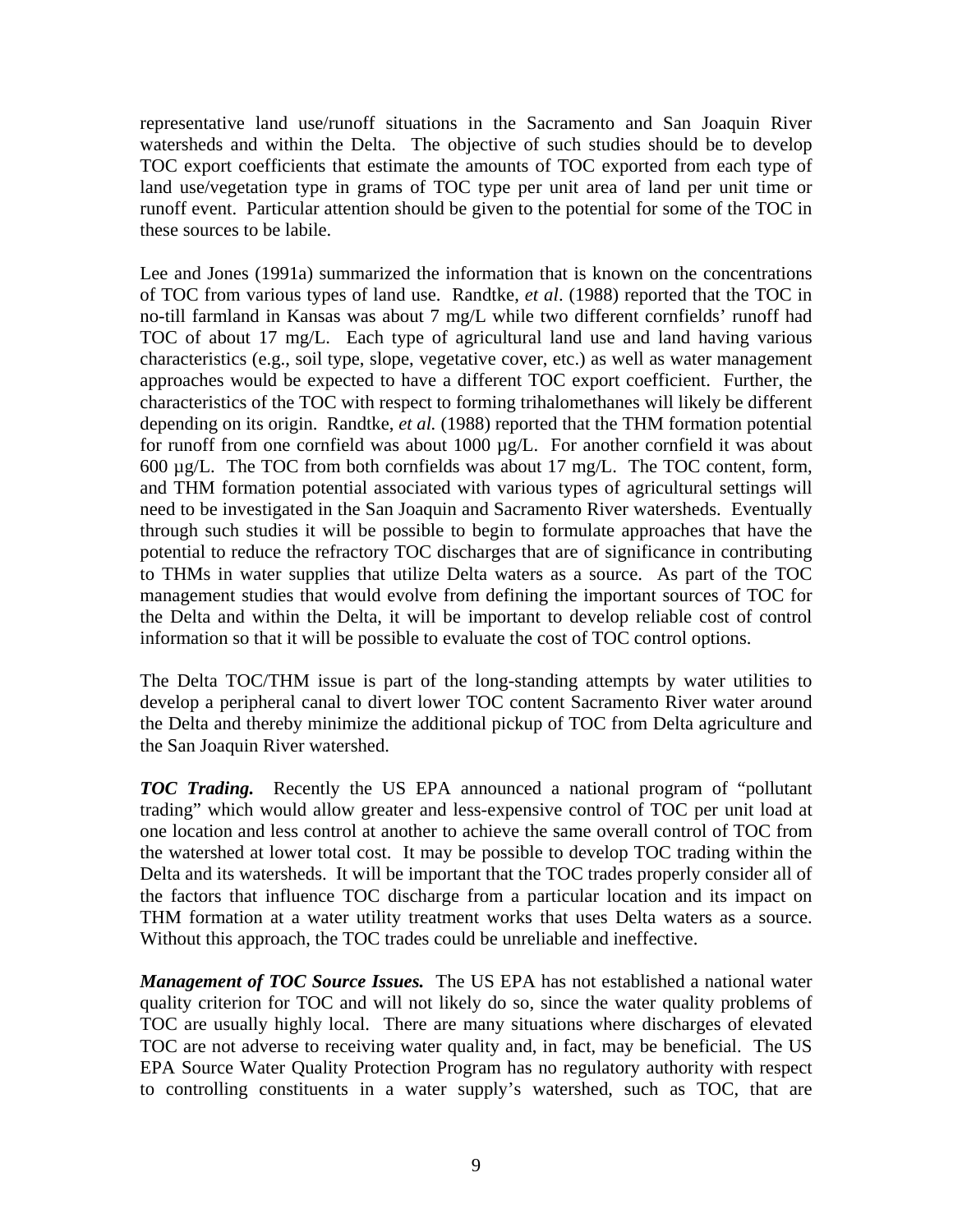potentially adverse to the raw water quality. Since the US EPA has not developed water quality criteria for TOC, water quality standards will have to be established through State – and, in California, Regional – Boards. Adopting TOC objectives would likely be difficult in the Central Valley, because of the disconnect between the origin of the TOC from agricultural activities, managed wetlands, and urban areas and where the TOC is a problem to water utilities outside of the Delta, located in the San Francisco Bay area and in Southern California.

With respect to the Delta TOC/THM management issues, since all of the water utilities that are impacted are outside of the Central Valley Regional Water Quality Control Board's jurisdiction (i.e., they are in other regions), there will be reluctance on the part of the Central Valley Regional Water Quality Control Board to adopt water quality objectives which could be used to regulate Central Valley agricultural interests, for the benefit of non-Central Valley water utilities. This is especially true when it is possible for water utilities to solve the TOC problem through additional treatment at the treatment plant. There will be need to examine whether it is more cost-effective to control the excess TOC at the treatment works, rather than at the source, especially since only a small part of the exported Delta water is used by water utilities. The remainder is used by agriculture, where the TOC is not a problem – it may be a benefit. San Joaquin River irrigation diversions may add organic matter as a soil conditioner to the soils, although this may be a small source compared to terrestrial vegetation.

It is likely to become extremely difficult to get support of irrigated agriculture and managed wetlands managers who are federal and state agencies and private duck clubs to agree to control TOC in their discharges for the benefit of water utilities located in the Bay area or in Southern California, hundreds of miles downstream outside of the Delta.

# **Organization of Future TOC Management Studies**

The approach that should be followed to develop the information needed for formulating a technically valid, cost-effective Delta export water TOC program should involve an individual to take the lead on organizing and conducting a multimillion dollar per year monitoring and evaluation program over at least 5 years, of the potential TOC sources and their characteristics/fate in the Delta and its tributaries. A TOC advisory panel representing the stakeholders pertinent to managing TOC should be appointed to work with the project PI in its development. This project should be funded by CALFED as a Directed Action project. Because of CALFED funding requirements, the first phase of the project would be conducted over a three-year period.

The project should consist of two major tasks: TOC source identification and pilot demonstration projects on TOC control. The assessment of refractory TOC sources in the Sacramento River and San Joaquin River watersheds and the Delta should be done through selective, periodic (biweekly) monitoring and event-based monitoring (associated with major high-flow periods) of selected tributaries/sources in the Delta and its watershed. Monitoring should also be conducted along the mainstems of the SJR and the Sacramento River and their major tributaries and within the Delta in the Deep Water Ship Channel, Old River, Turner Cut, and Columbia Cut, and at various locations in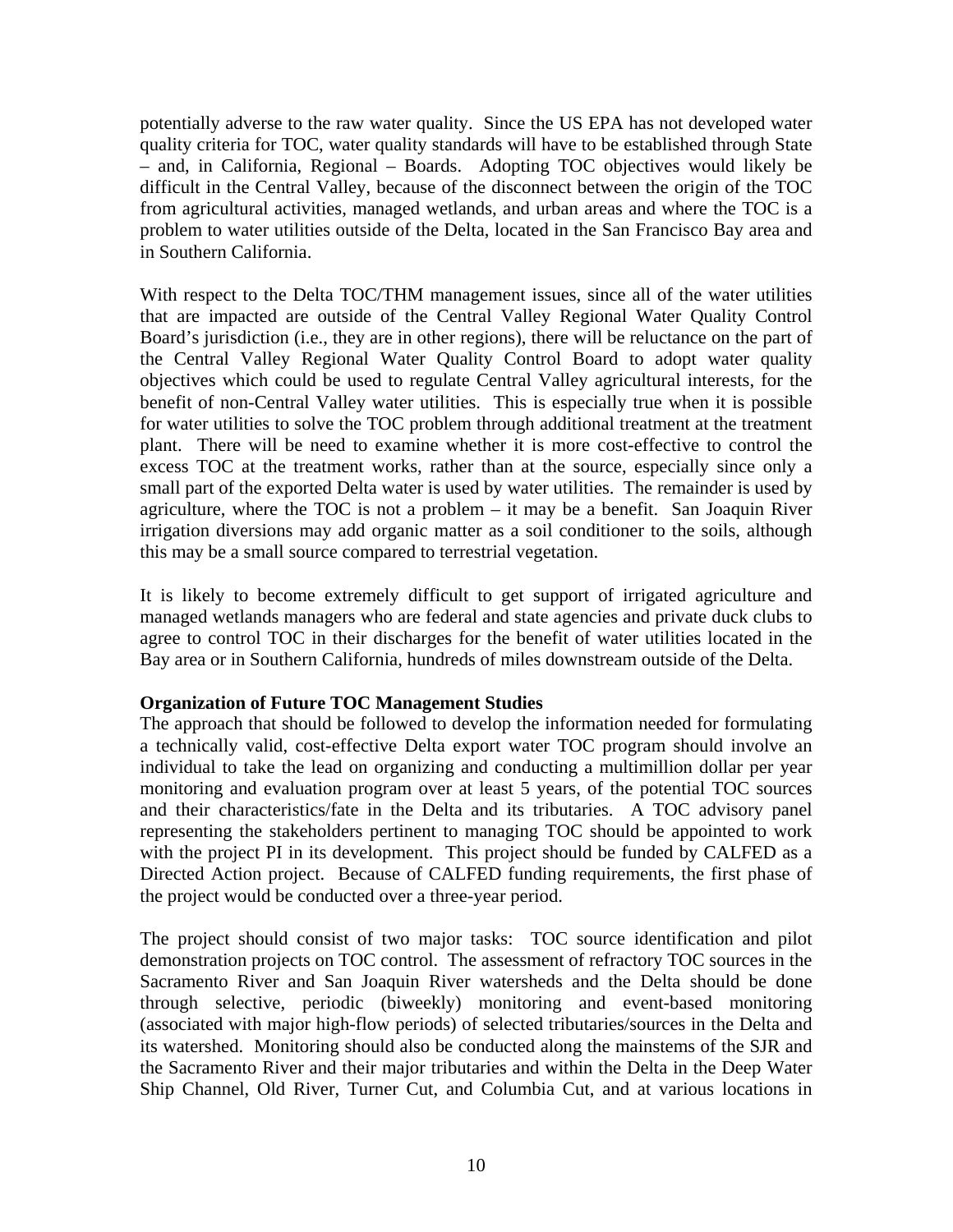Middle River. Measurement of TOC, chlorophyll, pheophytin, BOD, EC, tributary flow and supporting parameters should be made over a two-year period. Monitoring should also be conducted from the location of the Banks export pump to various water supply intakes that use Delta water as a source, to define the changes in refractory TOC concentrations along those flow paths. This monitoring program should include specialpurpose studies that evolve from the monitoring program based on the ongoing monitoring data review as it shows the need to conduct studies to explain the monitoring data. The third year of monitoring should be focused on those areas that need additional attention to better define sources of refractory TOC. To the extent possible, this project's monitoring program should be coordinated with other on-going monitoring programs and TOC studies.

The pilot refractory TOC management studies should be conducted on those TOC sources that contribute the greatest refractory TOC loads to the Delta that are exported from the Delta. Representative TOC sources, considering agricultural practices and conditions that influence TOC export from the source, should be selected for pilot study. Information should be collected on the cost of TOC control for each of the study sites. The pilot studies should be defined based on the first year's monitoring results and should be initiated in the second year of the study. The pilot TOC control studies should continue in a follow-up project that would be initiated after the completion of the threeyear project. Of particular concern will be the examination of the year-to-year variability of TOC releases and the options for TOC control in those years when the releases of greatest significance occur. All monitoring should be done in accord with SWRCB QA/QC requirements.

# **Overall**

A review of the existing information on TOC, chlorophyll/pheophytin and BOD has shown that there is a potential that, at times, part of the TOC that is contributed to the Delta from San Joaquin River sources and in urban stormwater runoff is in a form that can be degraded through bacterial respiration and thereby not contribute to the TOC of importance to water utilities that use Delta water as a source. It will be important that all future TOC studies examine this issue to provide the data needed to determine if this is an important issue that needs to be incorporated into the development of a TOC management plan for the Delta and its tributaries.

Questions or comments on this discussion should be directed to Dr. G. Fred Lee at gfredlee@aol.com.

# **References**

Bowie, G. L*.*; Mills, W. B.; Porcella, D. B.; Campbell, C. L.; Pagenkopf, J. R.; Rupp, G. L.; Johnson, K. M.; Chan, P W. H.; Gherini, S. A. and Chamberlin, C. E., "Rates, Constants, and Kinetics Formulations in surface Water Quality Modeling, 2nd Ed.," U.S. Environmental Protection Agency, Environmental Research Laboratory, EPA/600/3- 85/040, Athens, GA, June (1985).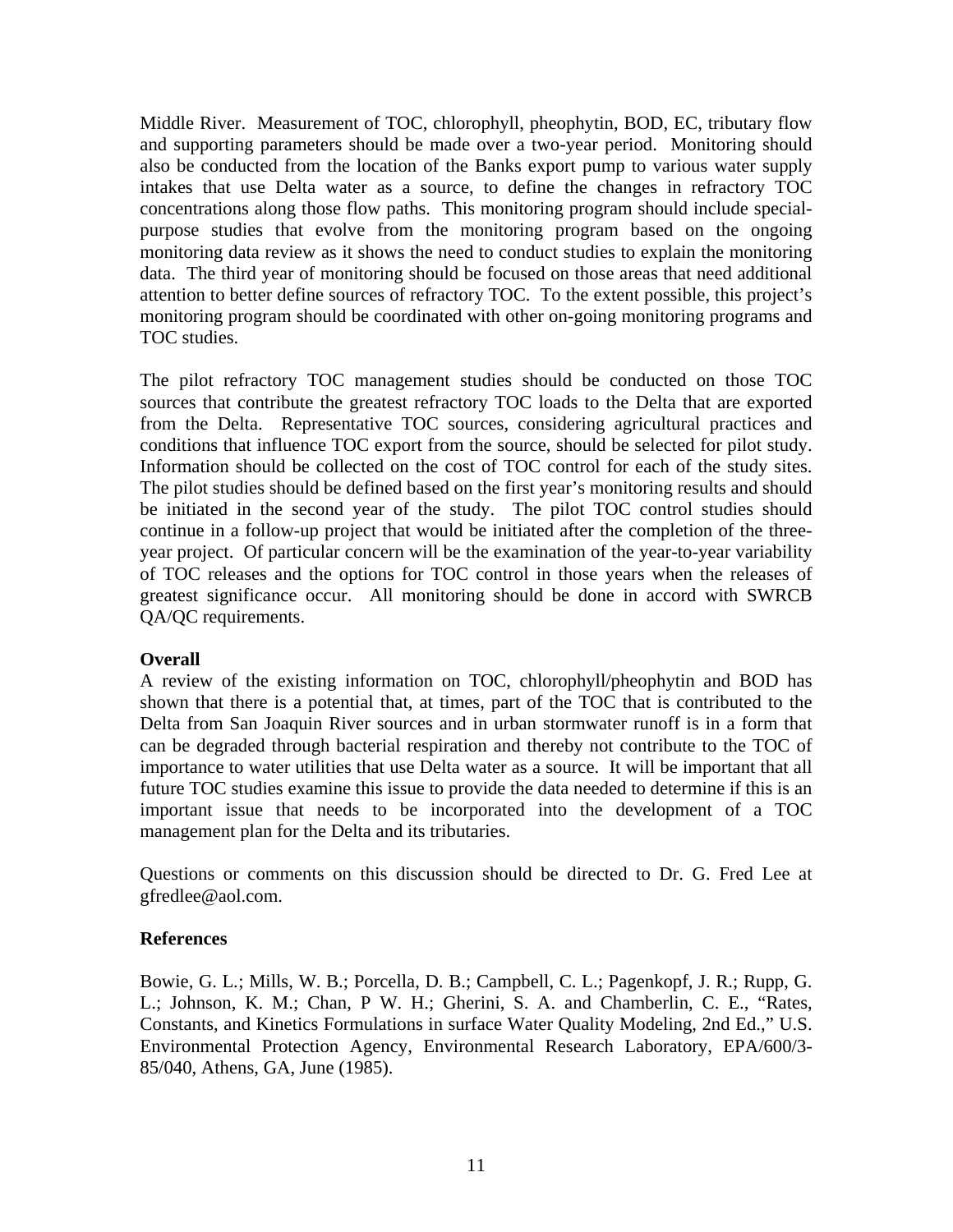Gjessing, E. and Lee, G. F., "Fractionation of Organic Matter in Natural Waters on Sephadex Columns," *Environ. Sci. & Technol*. 1:631-638 (1967).

Granstrom, M. L. and Lee, G. F., "Rate and Mechanisms of Reactions Involving Oxychloro Compounds," *Public Works* 88:90-92 (1957).

Granstrom, M. L. and Lee, G. F., "Generation and Use of Chlorine Dioxide in Water Treatment," *J. Am. Water Works Assoc*. 50:1453-1466 (1958).

Hall, K. and Lee, G. F., "Molecular Size and Spectral Characterization of Organic Matter in a Meromictic Lake," *Water Res*. 8:239-251 (1974).

Jassby, A. D. and Cloern, J. E., "Organic Matter Sources and Rehabilitation of the Sacramento-San Joaquin Delta (California, USA)," *Aquatic Conservation: Marine and Freshwater Ecosystems* 10:323-352 (2000).

Lee, G. F., "Kinetics of Reactions between Chlorine and Phenolic Compounds," In: Principles and Applications of Water Chemistry, Wiley, New York, pp 54-74 (1967).

Lee, G. F., "Comments on Woodard Report, 'Sources and Magnitudes of Water Constituents of Concern in the Drinking Water Supplies Taken from the Sacramento-San Joaquin Delta,'" Submitted by G. Fred Lee & Associates El Macero, CA (2000)

Lee, G. F. and Hoadley, A. F., "Biological Activity in Relation to the Chemical Equilibrium Composition of Natural Water," In: Equilibrium Concepts in Natural Water Systems, Advances in Chemistry Series No. 67, Amer. Chem. Soc., pp 319-338 (1967).

Lee, G. F. and Jones, R. A., "Regulating Drinking Water Quality at the Source," Proc. University of California Water Resources Center Conference: "Protecting Water Supply Water Quality at the Source," Sacramento, CA, 39pp, April (1991). Part of this paper has been published in the proceedings as: Lee, G. F. and Jones, R. A., "Managing Delta Algal Related Drinking Water Quality: Tastes and Odors and THM Precursors," pp. 105- 121, April (1991a).

Lee, G. F. and Jones, R. A., "Impact of the Current California Drought on Source Water Supply Water Quality," Presented at CA/NV AWWA Fall Conference, Anaheim, CA, 30pp, October (1991b).

Lee, G. F. and Jones-Lee, A., "Issues in Developing the San Joaquin River Deep Water Ship Channel DO TMDL," Report to Central Valley Regional Water Quality Board, Sacramento, CA, August (2000).

Lee, G. F. and Jones-Lee, A., "Issues in Developing a Water Quality Monitoring Program for Evaluation of the Water Quality - Beneficial Use Impacts of Stormwater Runoff and Irrigation Water Discharges from Irrigated Agriculture in the Central Valley, CA," California Water Institute Report TP 02-07 to the California Water Resources Control